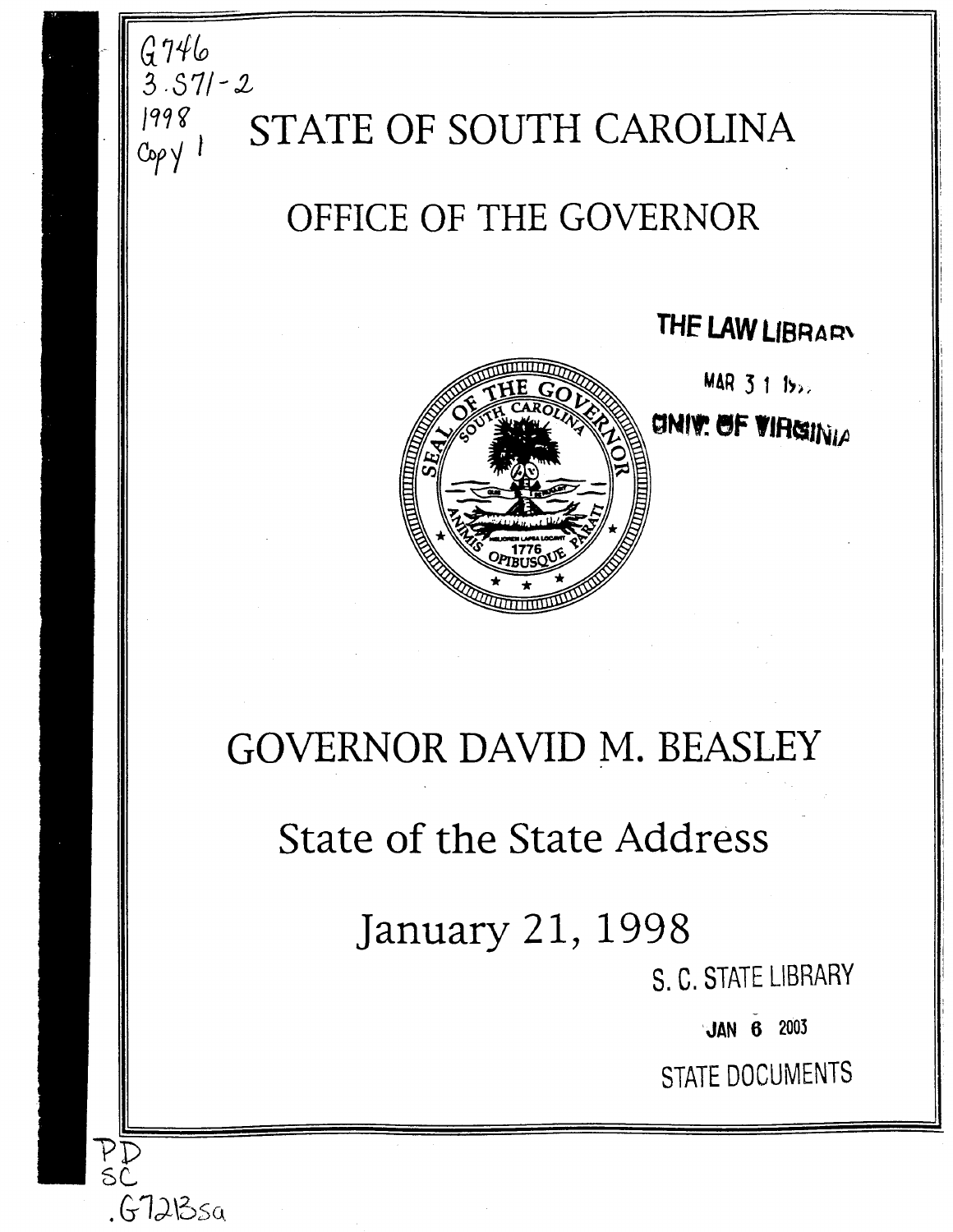## 1998 State of the State Address

Mr. President, Mr. Speaker, ladies and gentlemen of the 112th General Assembly, Constitutional Officers, Cabinet appointees, and my fellow South Carolinians.

It is my honor and privilege to report to you for the fourth time on the state of our state.

First, I'd like to recognize two people who have meant much to me and to South Carolina.

One is my wife, Mary Wood. She has been a tireless advocate for children, for the poor and needy, for the health of women all across this state. All the while, she has been the most loving wife and mother anyone could ask for.

Next, I would like *to* recognize a man who's devoted over 45 years of his life to this state's progress. We retire great leaders every year, but we will especially miss my good friend and yours, Comptroller General Earle Morris.

Even as we bid farewell to old friends, we can't help but be intrigued by the prospects for our future.

In 1998, we stand on the threshold of a great transition. And South Carolina will soon claim her rightful place on the globai stage.

Thankfully, brave men and women of this state are standing up for us all around the world - defending the future we will inherit.

Even as we speak, the United· States Air Force's 20th Fighter Wing from Shaw Air Force Base is patrolling the no-fly zone over Iraq.

And last spring, South Carolina had more National Guardsmen deployed in worldwide peacekeeping missions than any other state in the nation.

In the deserts of Saudi, the hills of Bosnia and all over the globe, South Carolinians are protecting our world from tyranny.

Please join me in recognizing all our airmen, guardsmen, reservists and their families for their service and sacrifice.

These men and women protect our most precious gift: freedom. And as we look forward to a new century, what a blessing it is to be free to make South Carolina everything we want her to be.

I believe we all want her to be a place where every citizen has the opportunity for a good education and a good job. We want a South Carolina where every child is loved and nurtured. We want safe neighborhoods, a clean environment, responsible government and united families.

Our hopes for tomorrow aren't much different from our forefathers.' But in this age of wealth and progress, unimagined by our ancestors, we must renew our energies and clarify our vision.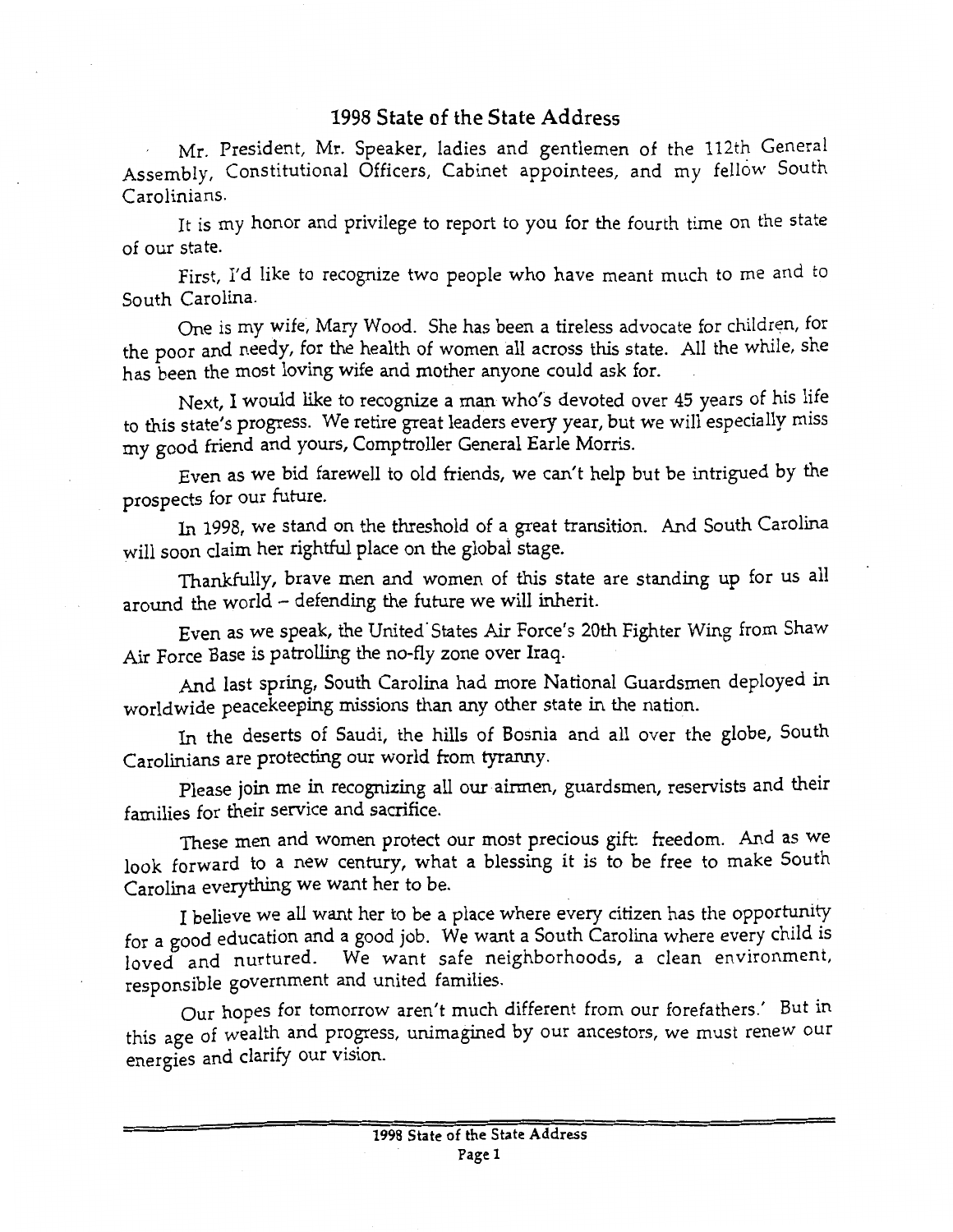One hundred years ago, on the cusp of a new century- the American Century -a great leader defined the challenge of the new era.

"Our country calls not for a life of ease," he said, "but for the life of strenuous endeavor. The next century looms before us big with the fate of many nations." So said Theodore Roosevelt, and so must we all say as the year 2000 approaches.

"Strenuous endeavor" is our mandate - as elected officials, as South Carolinians, and as Americans.

It was also the mandate of our forefathers, who poured the very sweat of their brows into tending this soil.

Now the same majestic land that our forefathers discovered, the land God blessed us with at creation, will be preserved in all its glory.

Working with private conservation groups, the state has bought over 140,000 acres of the most beautiful land within our borders, from the mountains to the sea acreage that will be protected forever.

I'd like to show you some images from three of these crown jewels ... all saved by our visionary commitment. .

This, my friends, is the legacy we will leave our grandchildren.

Nowhere on earth does a morning break with more spectacular beauty than in the highlands of the Jocassee Gorges - 33,000 acres of breathtaking wilderness in the Carolina Blue Ridge.

This is South Carolina's Eden - a treasure trove of waterfalls and trails, abundant forests and skies that our children will explore for generations.

All this pristine beauty is just down the road from one of the fastest-growing areas of our state. And its protection is one of the Southeast's most significant conservation projects of this century.

Traveling to the heart of our state, this is Congaree Creek.

The shores of this riverbed are rich with history, dating back thousands of years to the first South Carolinians who made a home on this land.

The Congaree banks will one day be alive again with exploration of our ancient past. Yet the wilderness of these swamps and wetlands running through our state's capital will remain unspoiled.

Our journey ends on Sandy Island, a remote paradise just across the Intracoastal Waterway. This is the South Carolina of novels and poetry, with its canopy of moss, its rich kingdom of wildlife and the tidal marshes few hands have touched.

Sandy Island is the first island ecosystem in the Southeast preserved in its entirety as mitigation.

This is your land, South Carolina. This is your heritage. And this is your future.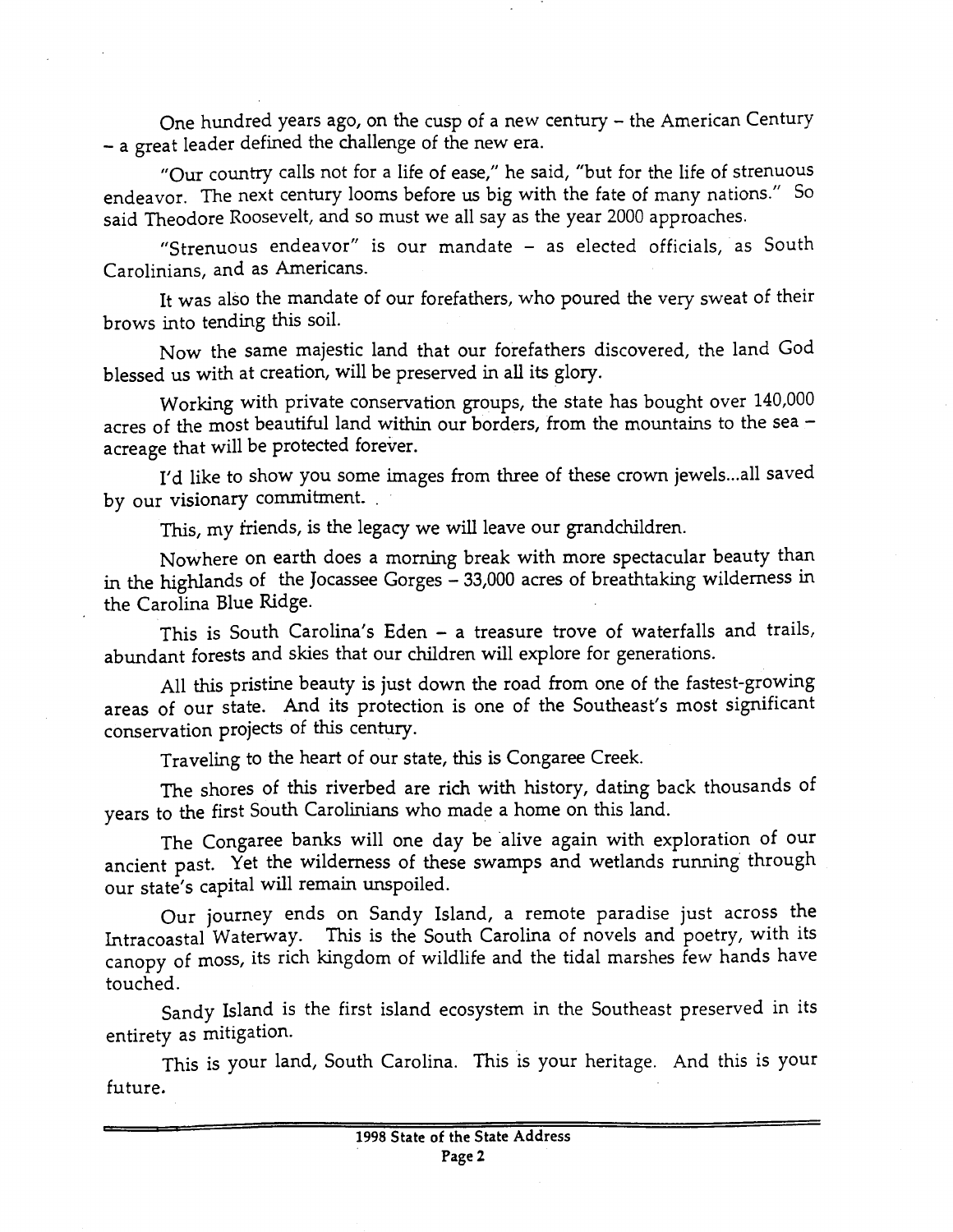Ladies and gentlemen, you have just seen magnificent proof that we will protect the beauty that helped make us what we are, and we will do it without sacrificing all we're yet to be.

The bedrock of our economy was forged by the good, God-fearing farmers of this land. From the seeds these faithful stewards planted, we have grown into one of the fastest-growing, most pro-business states on the map.

You see the evidence of that growth in every "Help Wanted" sign, in the downtown shops getting fresh coats of paint, in the bulldozers moving dirt for yet another multi-million dollar project.

Ours is a state reborn, industrialized and modem - a state that captains of industry call one of the best places in the world to do business.

But let's not forget how far we've come. When we first came together, some of our communities were facing severe hardships. Knocking at our door were base closures, Savannah River Site lay-offs, mill closings.

Yet with strenuous endeavor and God's good grace, there's never been a more exciting time to be a South Carolinian.

Our economy is going gangbusters. These three years, we've doubled the accomplishments of the last three. We've recruited a grand total of \$16 billion in investments and 80,000 new jobs.

Just last year, more companies invested than ever before. We attracted the most international businesses, the most new investment and the most expansions of existing industry.

But the rubber meets the road when you talk jobs. Since 1995, job creation has risen 75 percent, and we created more jobs last year than ever before, paying an average of over \$30,000 a year.

The results? Unemployment is at its lowest point in nearly three decades. Our income is among the fastest-growing in the nation. And consumer confidence is the highest on record.

All these victories can be traced back to the very qualities that make us South Carolinians: stubborn determination and fierce integrity.

So when communities stared defeat in the eye, they never blinked.

Down-sizing could have turned Aiken into a ghost town. Instead, Aiken led the state in capital investment, and earned the title of All-American City.

In the Lowcountry, many feared the worst after the naval base closed. But these three years, the Tri-County area has averaged more than a billion dollars each year. That's five times the annual average for the decade before we started working together.

That's what happens when Democrats and Republicans work together to put the interests of the people above the interests of partisan politics.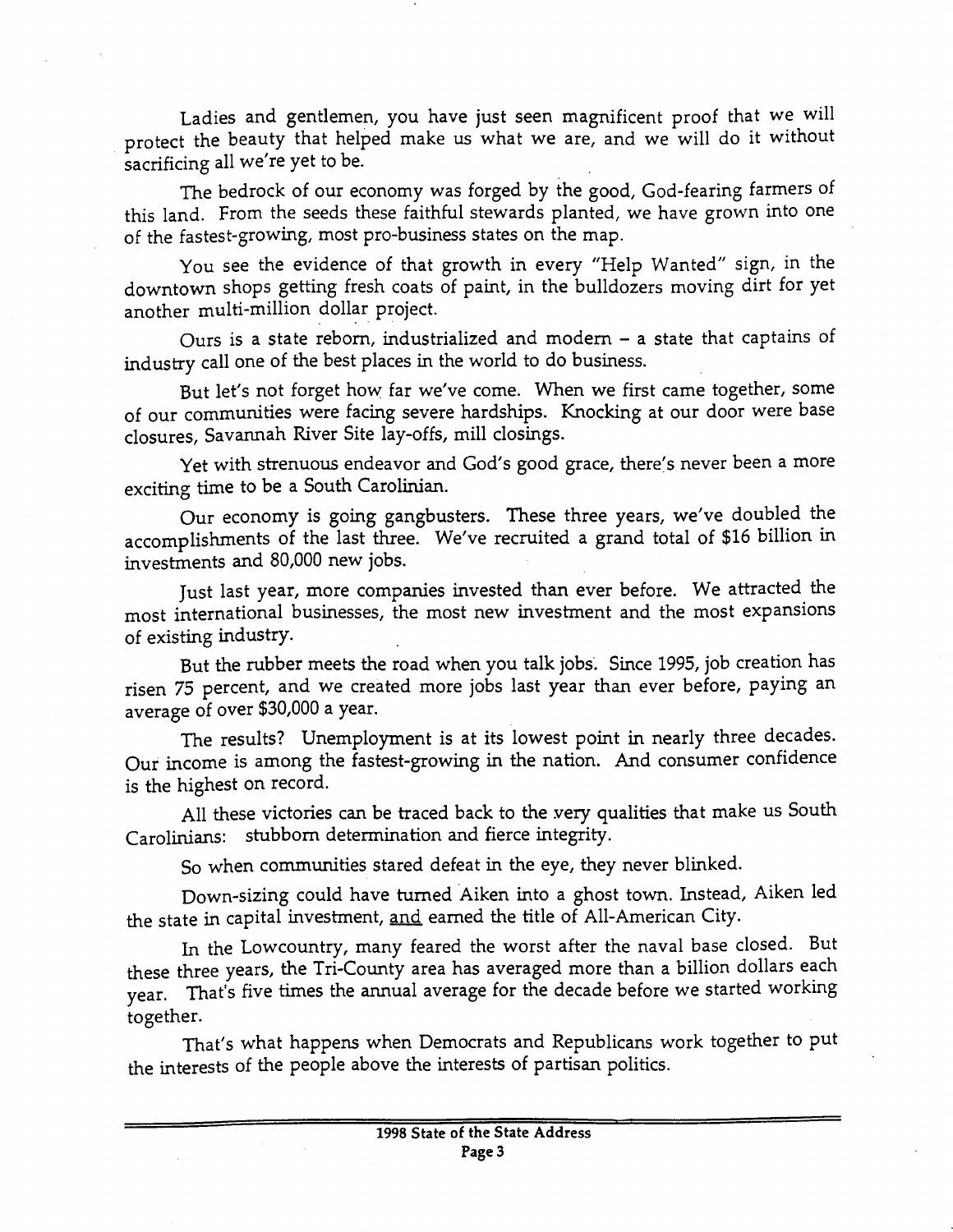This General Assembly has promoted triumphs like these with a singleminded purpose to create wealth through the private sector by getting off the backs of business, cutting taxes and reducing regulations.

We set the wheels in motion with pro-business policies, like the Rural Development Act. Now, global powerhouses like Honda and Bridgestone/Firestone light up the sky in every comer of this state.

We created a way to fund our most important road and bridge projects, through the State Infrastructure Bank. Now, decades of wrangling and debate will end in Myrtle Beach, and the paving of the Conway Bypass will finally begin.

Of course, we re still getting shortchanged by the federal gas tax that's sending about 30 cents of every dollar we pay at the pump to other states.

That amounts to about \$100 million a year of our money. Many of us have been working with Congress on a fairer way to distribute those funds.

Well, I'll tell you, we are going to keep fighting Washington until the taxpayers of this state finally get what they pay for.

Keeping our highways in good shape for travelers ana commerce is critical if we're going to keep growing our multi-billion dollar tourism industry.

Improved roads will carry those tourists safely to the beach, but once they're there, they need to know our waters are safe, too. That's why I'm asking you to set aside \$2 million to test our coastal waters, so we can give every one of our visitors the absolute assurance that our coasts are dean, safe and ready for business.

Whether we're attracting tourists to the coast or renewing the small town square, the fact is that we're growing the economy like never before.

And cutting back heavy taxation has given South Carolina the freedom to grow. I applaud you, members of the General Assembly, for letting families decide how to spend their own money. Because you understand full well: this money isn't ours to spend. It's the taxpayers'.

If you adopt my budget proposal this session, you will have returned to the taxpayers these four years more than one billion dollars.

fhat's a billion dollars less in government and a billion dollars more for families.

As you recall, we also made a commitment last year to our senior citizens. Tonight, I ask you to build on what we started by raising the exemption for seniors even higher.

Of course, there's another tax that's heavy on everyone's minds, one that's among the highest in the nation, and one that must be dealt with responsibly this session. And that's the tax on cars and trucks.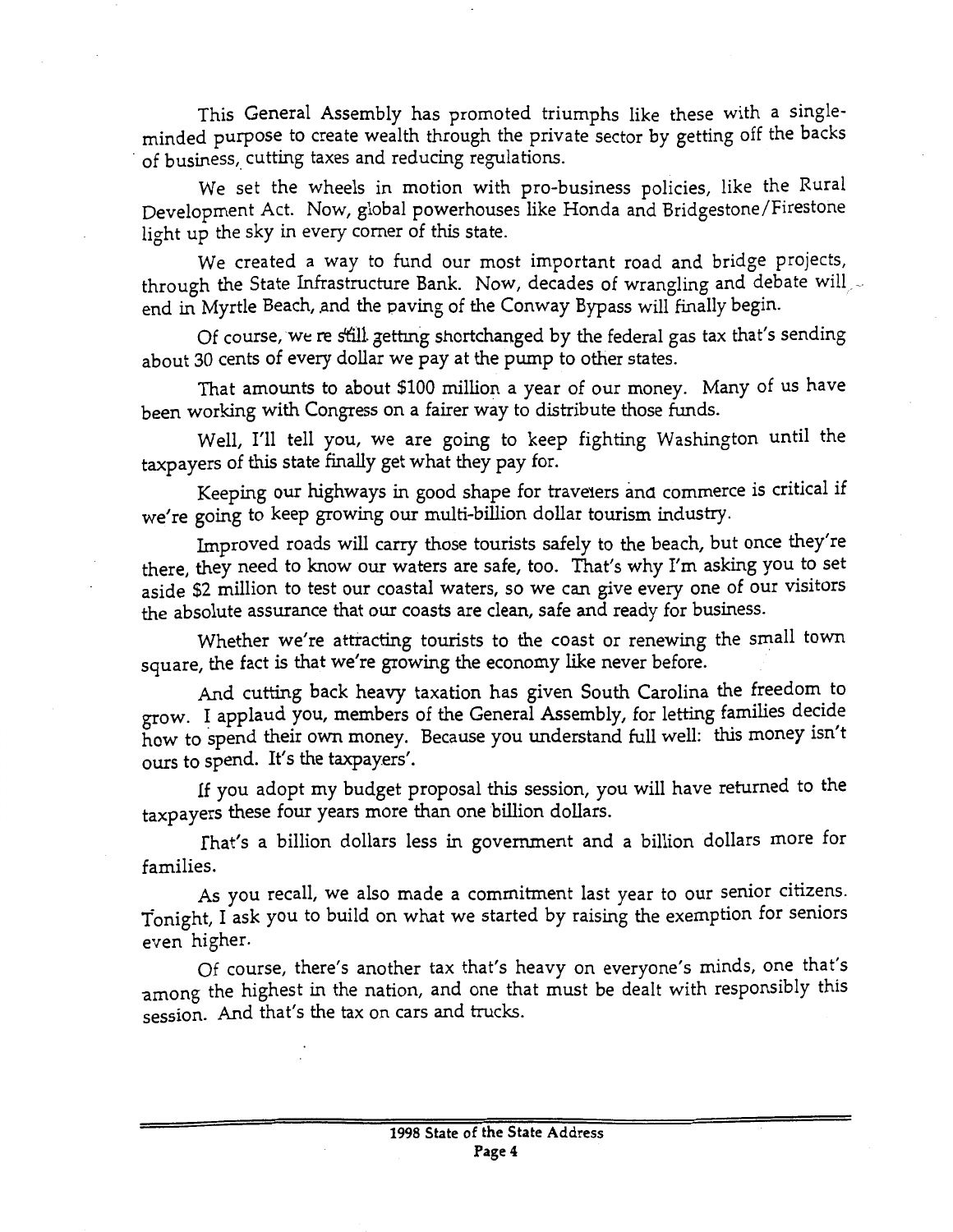This tax is the responsibility of local government. Local governments collect more than three billion dollars a year, and many are running surpluses and growing faster than state government.

s.) let's form a partnership with local governments so they cim experience what you know: that tax cuts work.

I am proposing tonight that we dedicate 20 percent of our state's revenue growth until we eliminate the tax on cars and trucks. State government will pick up 75 percent of the total tab. Local governments will pick up 25 percent. That's a minuscule one-half of one percent of what local government now collects.

My friends, local governments will be able to help cut this tax by using just  $10^\circ$ percent of their growth each year. I don't think that's too much to ask. Schools won't get cut, and no county in the state should have to make a single cut in any necessary service. In fact, counties will benefit, because people will spend that money in the local economy, bringing even more growth to our state.

As some of you have already noted, we need to freeze the tax at its current levels. To get that freeze, we have to go to the people with a constitutional amendment, one that should bind the hands of state and local government on this tax.

Whatever the formula, we must set a goal this session: tases on cars and .trucks are to be declared dead, buried and never to rise again.

Better government, less taxes, more jobs - all these ingredients have helped us grow an environment where families can truly be a part of the American Dream.

Together, we are giving people of poverty the chance to finally walk away from welfare with their heads held high.

Welfare used to entrap families, tear them apart, and drain them of their dignity. It was a disaster that needed to be dismantled, and we responded by passing the Family Independence Act.

The Department of Social Services is no longer an entitlement agency. Now it's an employment office.

Every day, we are training welfare clients for work, teaching them how to fill out a job application and get along with co-workers and a boss. We are helping with child care and transportation. And above all, we expect that everyone who walks through the door has the capacity to achieve.

The caseloads are now the lowest in two decades. About 1,000 welfare clients are moving into jobs every month. And tonight I am pleased to report that South Carolina's welfare rolls have been cut nearly in half.

Elaine King and Angela Dinkins are two examples whose success stories were reported in the *Wall Street Journal.* ·

After years on welfare, these women recently completed a rigorous program called Bright Futures, which trains welfare clients to be correctional officers. Today,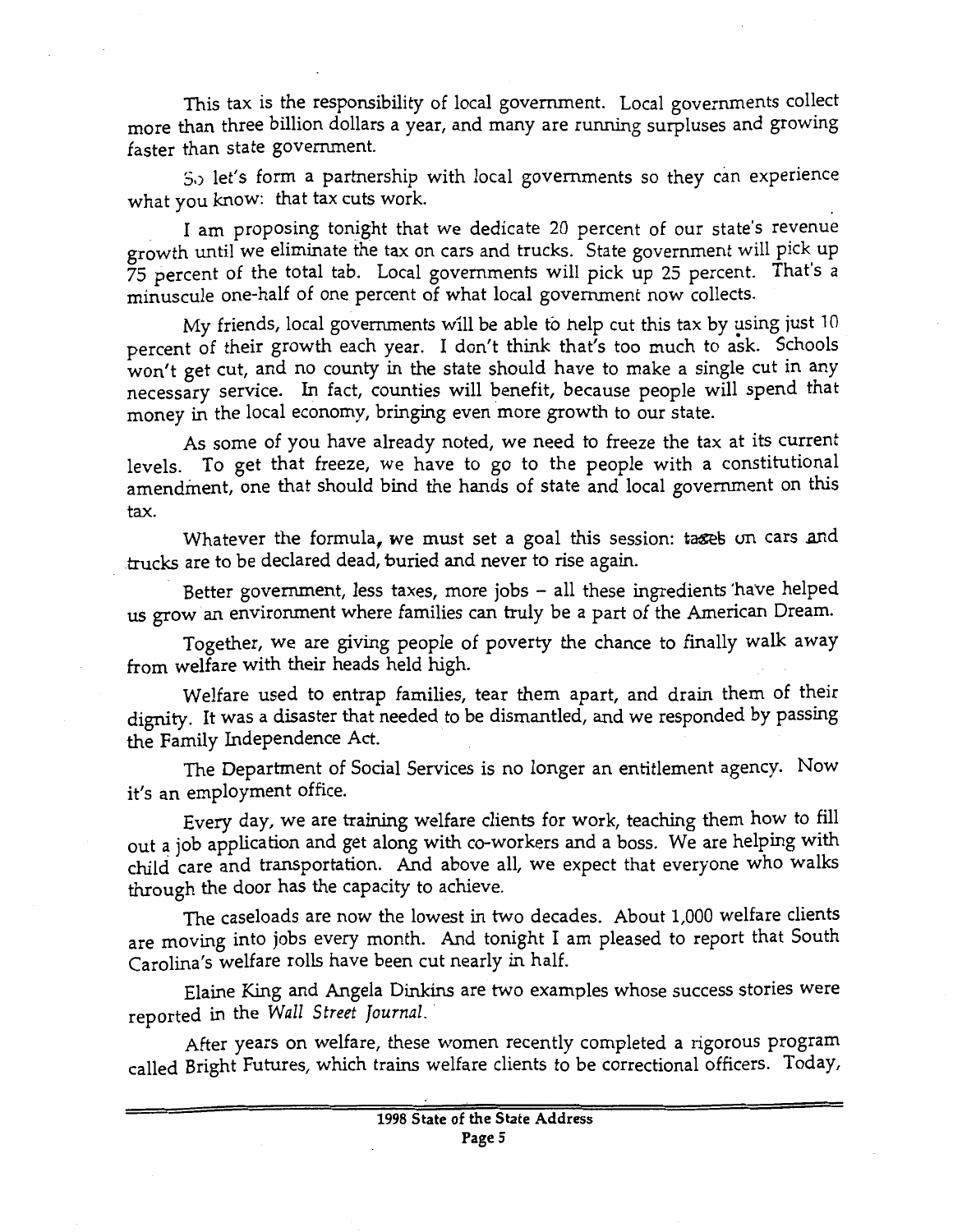both women are ready to support their families with demanding, good-paying careers.

. The first day she wore her uniform, Ms. King looked in the mirror a few extra minutes, smiled to herself and said these words: ''I'm a working mother now ... not a welfare mom."

The trap of poverty is not made of steel. It can be broken, and these women have proved it.

Ms. King and Ms. Dinkins are in town tonight for training, and I'd ask them to stand and be recognized.

When people have good jobs, when parents are responsible, when South Carolinians have hope and opportunity, neighborhoods are safer.

And these past three years, overall violent crime has been dropping.

We're helping keep criminals away from our families, because together we have passed some of the toughest crime measures on the books: a two-strikes threestrikes crime bill and truth in sentencing.

Ladies and gentlemen, we've put the hammer down, and finally the law has meaning again.

In the prison system, it used to be that inmates lived better than some of us on the outside. But inmates don't run the show anymore. We do.

Now it's standard: inmates work and work hard. They raise their own food. They make their own uniforms. And for the first time in a long time, they're doing what we have to do: they're learning skills and earning their keep.

Together, we are changing behavior and preparing people to re-enter a free society. But there is more we must do.

We can start by tilting the scales of justice back toward the victims of crime. It seems to me that a system has evolved that offers criminals a full menu of resources and rights. Meanwhile, the survivors beg for scraps.

The good people of this state have given us the chance to right those wrongs by approving a constitutional amendment. Tonight I ask you to fulfill their wishes and make one of your very first courses of action ratifying the Victims' Bill of Rights.

Next, we should take strong action against vicious criminals who have made preying upon women and children a way of life.

We've all heard horror stories of rapists who aren't out of jail a day before they rape again. But now we have the power to keep them from ever walking out that door.

The Supreme Court has ruled that if a sexual predator's sentence is complete - but he's still considered a danger - we can lock him away indefinitely.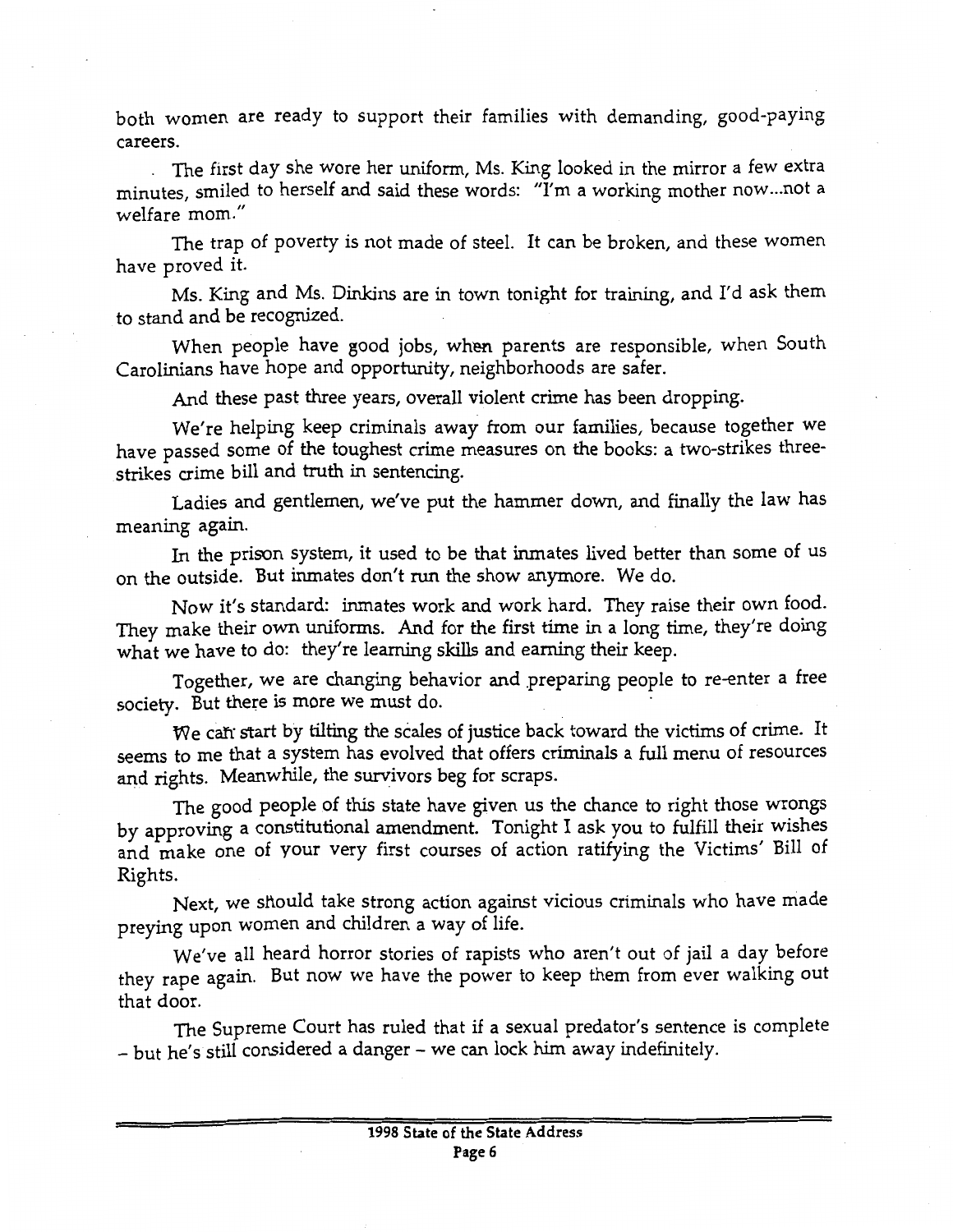Rapists and pedophiles have no place in this society but behind lock and key. I ask you to give me a sexual predators bill, and we will keep these criminals far away from our children.

There is another fotce that has free rein over our state, and it's not a force for good. I'm talking about video poker.

You and I understand the inherent goodness of our people. It is this goodness that businesses around the world find so compelling. It's a sense of decency and honor that does not descend to the lowest common denominator, but instead attempts to uplift and inspire.

So as we look at the difficult issue of video poker, we are confronted with one simple question: does the face of video poker represent the goodness, decency and honor of a state that all of us know so well? The answer, my friends, is no. I ask you to ban video poker from South Carolina forever.

With their unlimited resources for lobbying and advertising, the video poker industry is mounting an assault on the senses and sensibilities of the people of South Carolina. You've seen the ads with the all-American faces.

No one claims that the day-to-day employees are bad people. But there is another face to video poker which the industry barons with their millions are desperately trying to hide.

It's the face of Joy Baker, the tiny baby who died in a hot car while her mother played a machine. It's the face of Joy's anguished father who begs us to understand what this industry did to his family.

The face of video poker is a 52-year-old woman in Newberry who wrote that she believed suicide was the only escape from her mounting gambling debts. She says she'd be dead today if her husband hadn't saved her from a drug overdose.

She asked me a question that deserves to be asked of us all: "What is more important: revenue or ruined lives?"

The face of video poker is also a little girl from Lancaster who wrote me this letter:

*"Dear Governor Beasley, This is a crying little girl who is crying because her family is being torn apart by something you might not can fix, but you can sure try. My dad is hooked on gambling machines and I am desperately trying to help him."* 

Ladies and gentlemen, this little girl needs our help. She is the face of video poker. The face of video poker is troubled children, broken homes, overwhelmed social agencies.

One study estimates that one in five players in South Carolina is already a problem gambler, and it's getting worse. Just four years ago, Gamblers Anonymous had eight chapters in our state. Today it has 27.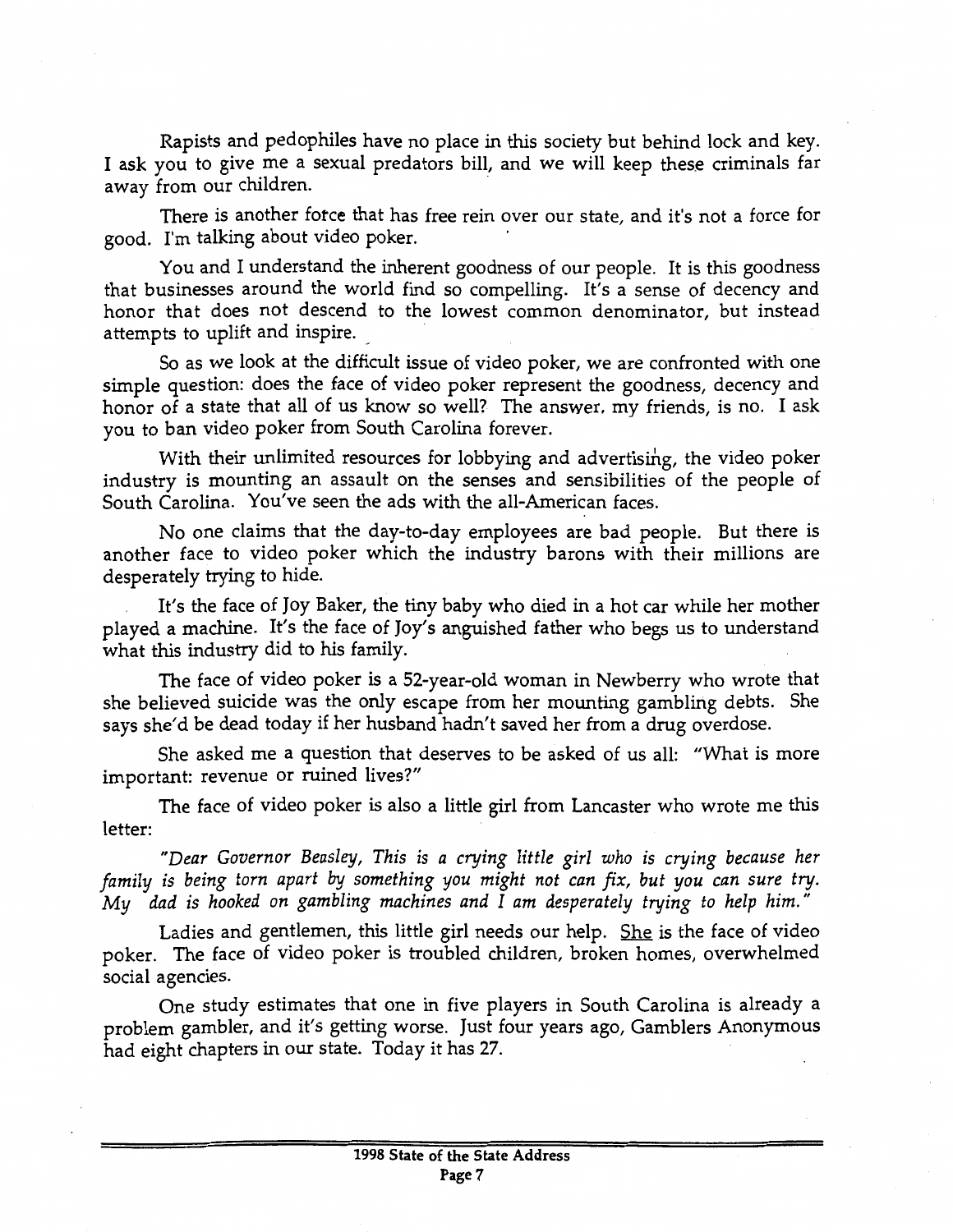Thirty-three percent of the players surveyed admitted to having spent the last dollar in their pocket playing the machines. Five percent said they have considered suicide at least once.

The revenue this industry generates is a drop in the bucket compared to the economic and social calamity that will be visited upon us if we fail to act.

Studies show that every dollar spent on gambling actually costs us another three dollars to pay for its consequences.

Every dollar going into a machine is a dollar less for local retailers and businesses, who are the lifeblood of our economy.

Every dollar going into a machine is a dollar less for family budgets. And that's food off the dinner table and clothes off the backs of children.

The great refrain is that you can't legislate morality. So what do you call the body of law that forbids drug use and prostitution and a variety of human behaviors that you, the elected representatives of the people, do not deem appropriate for our state?

Routinely we are asked to decide to choose between right and wrong. This is such a time.

All of the arguments  $-$  moral, economic, social  $-$  make a compelling case. Choose one.

But in the end, remember the other faces of video poker they don't want you to see. Don't regulate it. Don't tighten it. Ban it- once and for all

Diligence, honesty, virtue  $-$  these are trademarks of our people. But future generations will only learn the value of a hard day's work, the value of healthy lifestyles, if we live them out.

That's why we have created policies that empower parents with resources and knowledge to set their children on the path to self-sufficiency.

Ours has been a full-scale preventive strike for the health of our children. And we're beginning to see rewards from the partnerships we've formed.

Just five years ago, only about 60 percent of our two-year-olds were getting immunized. Now that number is over 90 percent, and South Carolina has the highest immunization rate in the country.

Our infant death rate dropped more last year than it has in two decades. Now infant mortality is at an all-time low.

And to expand Medicaid coverage to more children in need, we formed a visionary coalition, called Partners for Healthy Children.

Now we're able to offer consistent, quality health care to not just a few more children, but to 75,000 more children all across this state.

Hard-working families who once could not afford medical care for their children will now have access to regular checkups from a family doctor.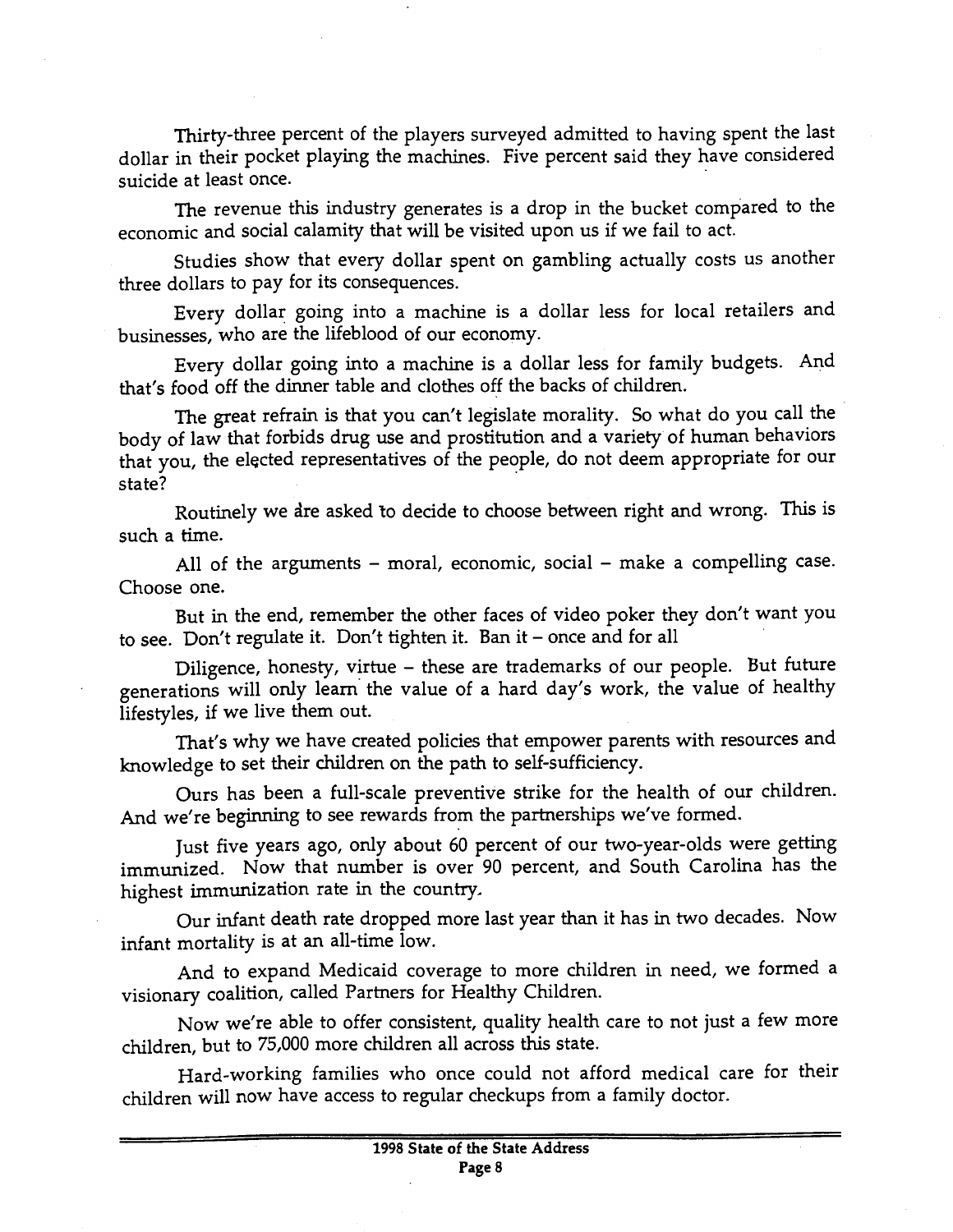And these children will now enter their classrooms, minds clear and ready to learn.

It's in those classrooms where we find our next great challenge – the challenge to fill those healthy minds with knowledge.

Historian Will Durant once said that "If in youth we fell in love with beauty, in maturity we can make friends with genius."

Every day, more global headquarters and knowledge-based industries are putting down roots in South Carolina. We want to make friends with that genius.

To do so, we must not only build our new economy with the workings of our hands. We must build it with the workings of our minds.

· And these three years, with the help o{education-minded legislators, we are re-tooling the way we educate for the 21st century.

Through our SCINET partnership, every school in this state now has access to the Internet. In fact, this State of the State address is being carried live over the Net for the first time.

Eighty percent of our children tested ready for first grade this year  $-$  the highest number since we started testing in 1979.

• We're making students work harder and earn four more credits to graduate.

We started a fund that helps send our brightest scholars to college...and helps renovate and build schools across the state.

• And to recruit and retain the best teachers, we are finally paying our teachers above the Southeastern average.

All told, we're putting more than \$2 billion a year toward education. Well over half of our budget this year alone goes to education.

But still the simple fact remains: South Carolina needs better results from our education system and our students.

If reform is to last, reform must start at the heart with the strong, steady drumbeat of back to basics learning.

One year ago, I appointed a group of business and education leaders called the PASS Commission. They came back with a comprehensive report that could be the most important education initiative we've ever seen.

The PASS Commission is telling us to raise the bar higher, raise it for every student in every grade in every subject. And they devised a set of academic standards to help us clear that bar- tough, measurable, back-to-basics standards.

These standards finally spell out to students in no uncertain terms, this is what we expect you to learn; to every educator, this is what we expect you to teach; and to every parent, this is how we expect your child's school to perform.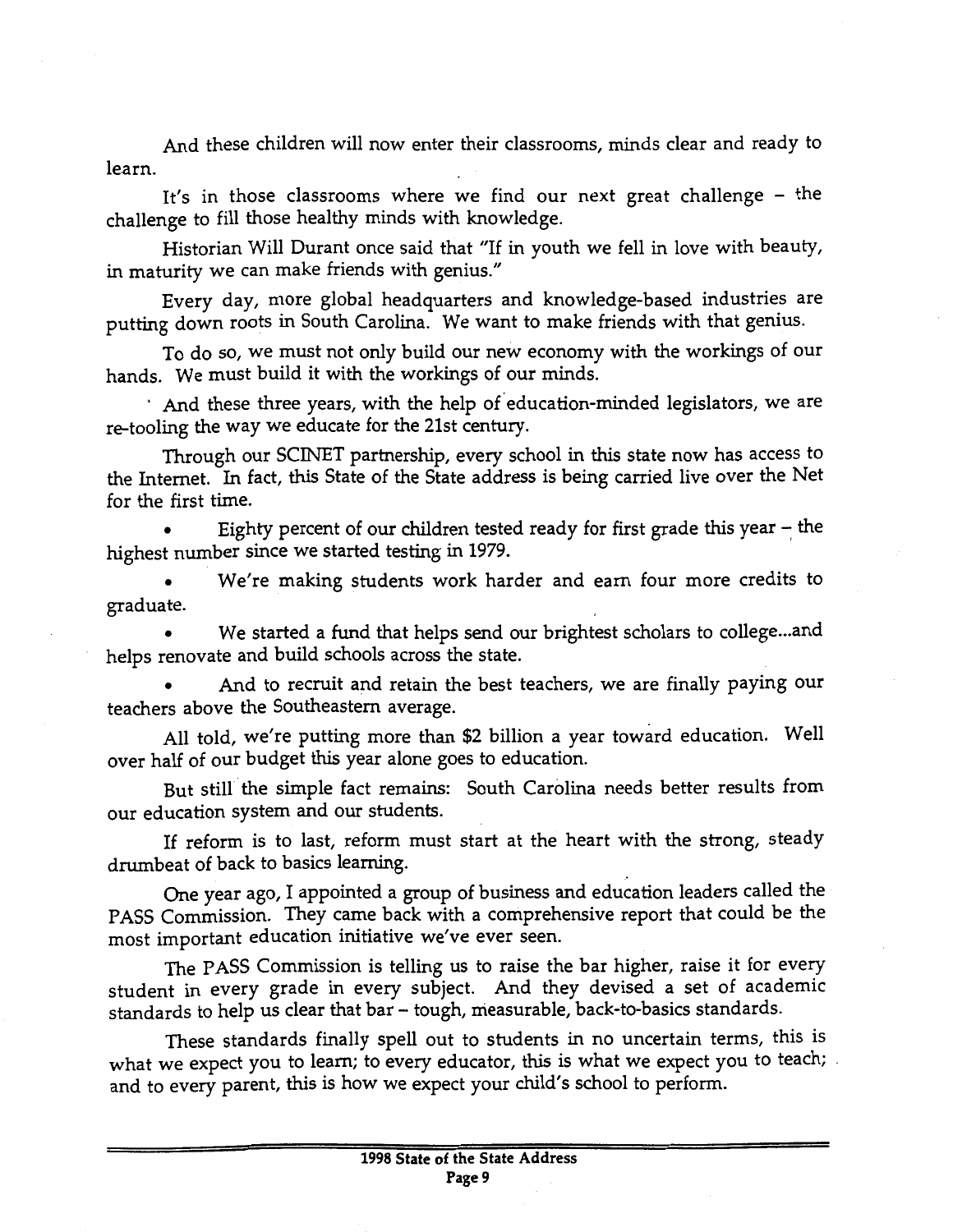We must teach the basics again, ladies and gentlemen. And it must be one of our highest goals: by the end of the first grade, every child must know how to read

I applaud the State Board of Education for moving quickly to adopt the standards. Now I ask all of you to act decisively on the PASS Commission recommendations, act boldly and act quickly. Our children have waited long enough, and we can't wait one moment longer.

Even as more high school students achieve the excellence we demand, there is more we can  $do - to$  inspire good grades and empower more families.

We're calling it the Palmetto LIFE scholarship. And many of you have already pledged your support for our new merit-based scholarship plan.

Any graduate with a B average and a thousand SAT score will earn a scholarship for \$2,000 to any college in the state - public or private. If they choose a technical or two-year college, they'll earn a \$1,000 scholarship.

That's money for any college expense- tuition, books or room and board.

Our program is designed so that families can take full advantage of the federal HOPE tax credit. When you put the two together, tuition for almost any public school in the state would be free.

I'm asking you tonight to make Palmetto LIFE law. Let's keep our best scholars here at home, and we will prepare South Carolina for all the greatness she can achieve.

With high standards and help for scholars, we will live out the motto on our state seal: "Prepared in mind and resources."

We've already prepared our state for greatness these three years by forging a robust economy and cutting taxes, which has revitalized communities and offered opportunity to the least of these. Jobs are plentiful, so welfare families can safely leave the rolls for a better life. Laws and prisons are tougher, so neighborhoods are growing safer. Homes are getting healthier, so young minds are prepared to learn. And they're learning in schools that are soon to be transformed from the inside out.

South Carolina is prepared in mind and resources.

Now we look to the other side of our state seal, to a woman extending the laurel branch of victory. Inscribed below her are these words: "While I breathe, I hope."

Ladies and gentlemen, now is the· time for hope. Now is the time, through long days of strenuous endeavor, to claim our rightful place on the world stage.

I am reminded of a story from the waning moments of the Constitutional Convention of 1787. Benjamin Franklin stood waiting his turn to sign the document that would seal the fate of our nation. His gaze fell upon a painting of a sun on the horizon hanging behind George Washington's chair.

Ben Franklin turned to those around him and said: